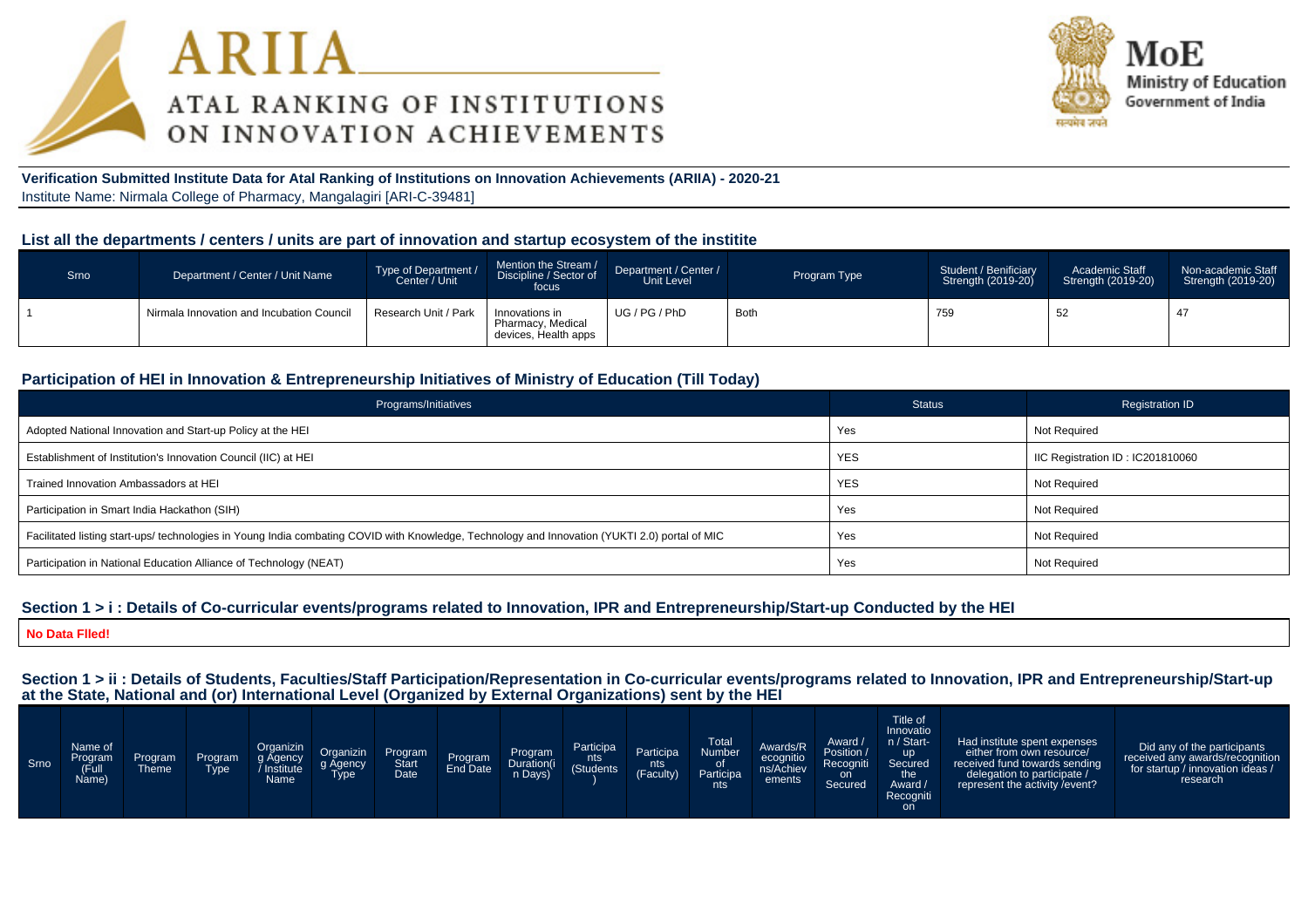#### Section 1 > ii : Details of Students, Faculties/Staff Participation/Representation in Co-curricular events/programs related to Innovation, IPR and Entrepreneurship/Start-up **at the State, National and (or) International Level (Organized by External Organizations) sent by the HEI**

| Innovativ<br>e Food<br>Innovatio<br>products<br>n<br>with<br>Nutritiona<br>I values | Exhibition<br>Nirmala<br>College<br>Pharmac | Educatio<br>02-09-20<br>19<br>nal<br>00:00:00<br>Institute | 06-09-20<br>-5<br>19<br>00:00:00 | 45<br>43 | Yes<br>88 | . .<br>$\overline{\phantom{a}}$ | 15000<br>TotalTotal<br>Expense<br>Amount<br>Incurred by<br>Institute? (In<br>Rupees) | Award /<br>Position /<br>Recognition<br>Secured<br>Title of<br>Innovation /<br>Start-up<br>Secured the<br>Award /<br>Recognition<br>Award/Recog<br>nition/Achieve<br>ment<br>Received for |
|-------------------------------------------------------------------------------------|---------------------------------------------|------------------------------------------------------------|----------------------------------|----------|-----------|---------------------------------|--------------------------------------------------------------------------------------|-------------------------------------------------------------------------------------------------------------------------------------------------------------------------------------------|
|-------------------------------------------------------------------------------------|---------------------------------------------|------------------------------------------------------------|----------------------------------|----------|-----------|---------------------------------|--------------------------------------------------------------------------------------|-------------------------------------------------------------------------------------------------------------------------------------------------------------------------------------------|

#### **Section 2 > i : List the Academic Programs on Innovation, IPR and Entrepreneurship Development Offered During the Academic Period (2019-20)**

| Srno | <b>Title of Course/Subject</b><br>Offered | <b>Program Theme</b>     | Type of Course       | <b>Course Offering</b><br>Department/Centr<br>e/Unit Name | Level of<br>Course                           | Program<br><b>Start Date</b> | Program End<br>Date | Program<br>Duration(in Days) | Mode of Delivery | <b>Total Numbers of</b><br>Participants | <b>Total Numbers of</b><br>Contact Hours of Course<br>(Minimum 30 Contact<br>hours) |
|------|-------------------------------------------|--------------------------|----------------------|-----------------------------------------------------------|----------------------------------------------|------------------------------|---------------------|------------------------------|------------------|-----------------------------------------|-------------------------------------------------------------------------------------|
|      | Pharmacovigilance                         | Entrepreneurship/Startup | Short term<br>Course | Short Term<br>Certificate Course                          | Pharmacolog<br>y and<br>Pharmacy<br>Practice | 02-12-2019                   | 04-01-2020          | 34                           | Offline          | 58                                      | -45                                                                                 |

#### Section 2 > ii : List the Employment Generation Skill Development Programs Organized by the HEI on Innovation, IPR and Entrepreneurship Development During the **Academic Period (2019-20)**

**No Data Flled!**

# Section 2 > iii : List the Full Time Faculties had with a Degree (UG/PG/PhD) in Innovation/IPR/Entrepreneurship and (or) Received Specialized Training program of I&E, IPR<br>(MDP, EDP, FDP, Short-term Certificate Course, of m **Academic Period (2019-20)**

| Srno | <b>Faculty Name</b>        |                       | Department/Centre/Unit Name              |                         |                                                                  | Designation                    | Do you have a degree in I&E & IPR?                     |                          | Had the faculty received training on I&E &<br>IPR during AY 2019-20 |                  |
|------|----------------------------|-----------------------|------------------------------------------|-------------------------|------------------------------------------------------------------|--------------------------------|--------------------------------------------------------|--------------------------|---------------------------------------------------------------------|------------------|
|      | Dr Sailendra Kumar Mahanta |                       | Nirmala Innovation and Incubation centre |                         |                                                                  | Professor                      |                                                        |                          | Yes                                                                 |                  |
|      | <b>Training Name</b>       | <b>Training Theme</b> | Type of Course                           | Training Agency<br>Name |                                                                  | Training Agency<br>Type        | <b>Training Start Date</b>                             | <b>Training End Date</b> | <b>Training Duration</b><br>(in Days)                               | Mode of Delivery |
|      | Dr SK Abdul Rahaman        |                       | <b>Pharmaceutical Analysis</b>           |                         |                                                                  | <b>Principal and Professor</b> | No                                                     |                          | Yes                                                                 |                  |
|      | <b>Training Name</b>       | <b>Training Theme</b> | Type of Course                           |                         | Training Agency<br>Name                                          | <b>Training Agency</b><br>Type | <b>Training End Date</b><br><b>Training Start Date</b> |                          | <b>Training Duration</b><br>(in Days)                               | Mode of Delivery |
|      | Dr Anjana Male             | Phytochemistry        |                                          |                         |                                                                  |                                | No                                                     |                          | Yes                                                                 |                  |
|      | <b>Training Name</b>       | <b>Training Theme</b> | Type of Course                           |                         | <b>Training Agency</b><br><b>Training Agency</b><br>Name<br>Type |                                | <b>Training End Date</b><br><b>Training Start Date</b> |                          | <b>Training Duration</b><br>(in Days)                               | Mode of Delivery |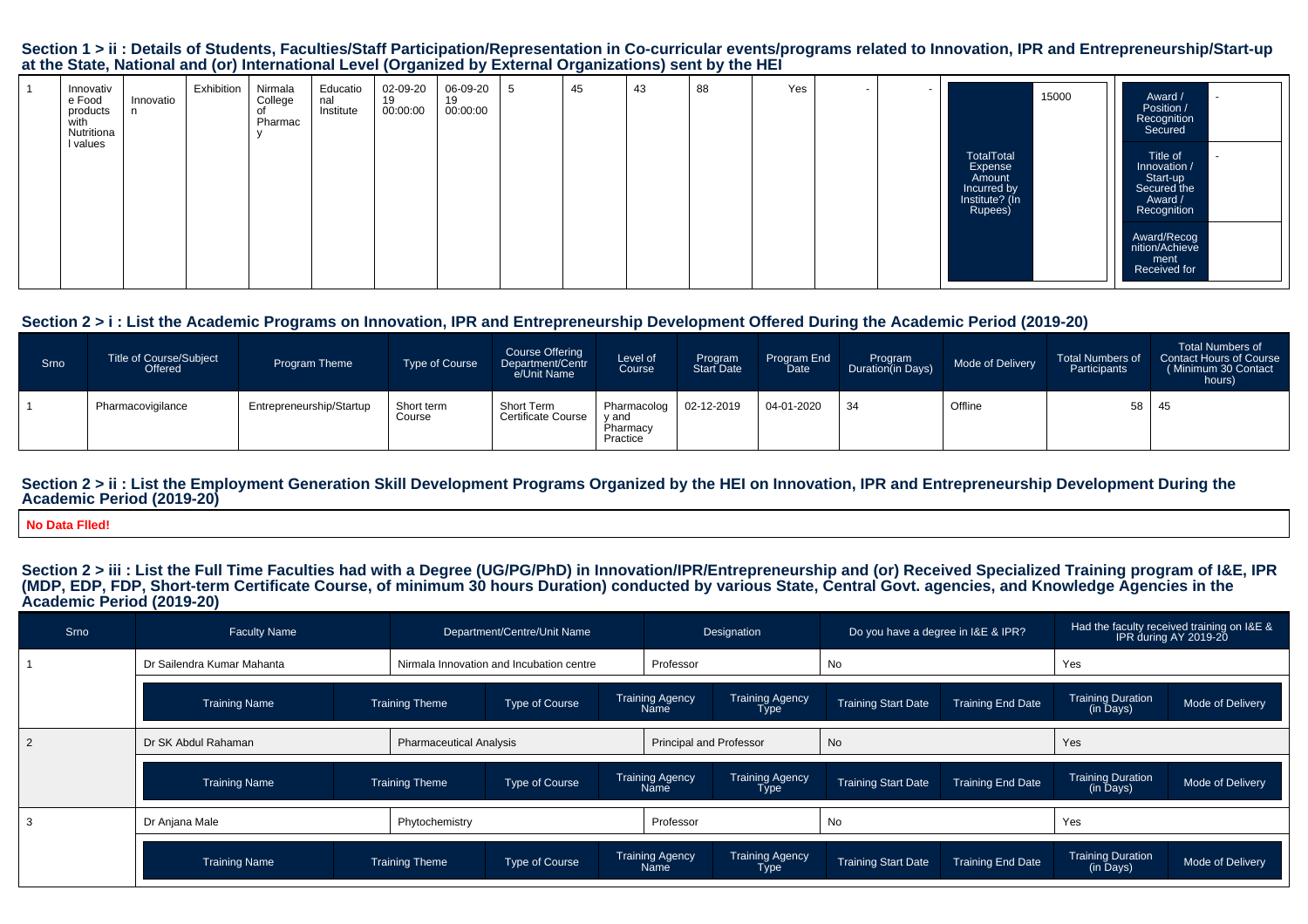| R. Naresh Babu       | Pharmaceutics  |                | Associate Professor                   |                                | <b>No</b>                  |                   | Yes                                   |                  |
|----------------------|----------------|----------------|---------------------------------------|--------------------------------|----------------------------|-------------------|---------------------------------------|------------------|
| <b>Training Name</b> | Training Theme | Type of Course | <b>Training Agency</b><br><b>Name</b> | <b>Training Agency</b><br>Гуре | <b>Training Start Date</b> | Training End Date | <b>Training Duration</b><br>(in Days) | Mode of Delivery |

# Section 3 > i : List Idea/Innovation Centric Student Clubs Are Functional at the HEI with Access to Co-working Space/Work-stations for Students with Facilities &<br>Equipment Available to promote and Support Innovation, Entre

| Srno | Name of Student Club | Type of Club    | Year of Establishment | Type of Facilities<br>Available at the Club | <b>Student Club</b><br>with Access to<br>Other I&E<br>Facilities at the<br><b>HEI</b> | No of<br>Programs/Activiti<br>es Organized by<br>the Student Club<br>During the AY<br>2019-20 | <b>Student Club</b><br>Team Lead<br>Name | <b>Student Club Team</b><br><b>Lead Email</b> | <b>Student Club Team</b><br>Lead Phone |
|------|----------------------|-----------------|-----------------------|---------------------------------------------|---------------------------------------------------------------------------------------|-----------------------------------------------------------------------------------------------|------------------------------------------|-----------------------------------------------|----------------------------------------|
|      | Nobel                | Idea Club       | 2017                  | <b>Work Stations</b>                        | Centre of<br>Excellence with<br>Advance Tools                                         |                                                                                               | Ms.V. Vaishnavi                          | vaishnavi.sp14@qmail.<br>com                  | 9849702527                             |
| 2    | Pharma Tech          | Innovation Club | 2019                  | <b>Work Stations</b>                        | Centre of<br>Excellence with<br><b>Advance Tools</b>                                  | $\overline{2}$                                                                                | T. Vineela                               | vinilathumma@gmail.c<br>om                    | 9178559530                             |

# **Section 3 > ii > a : List the Pre-Incubation Facility (Tinkering Lab/Makers' Space/Design Centre/New Gen IEDC/IEDC/EDC/Innovation Centre/Startup Cell) (>= 600 Sq. Ft. Floor Area)**

| Srno | Name of Pre-<br>Type of<br>Facility<br><b>Incubation Centre</b> | Year of<br>Establishme | Type of<br>Facilities<br>Available at<br>the Centre | Pre-Incubation<br>with Access to<br>Other I&E<br>Facilities at the<br><b>HEI</b> | Name of the<br>Funding<br><b>Schemes</b><br>Available<br>with Pre-<br>Incubation<br>Unit, if any<br>(Optional) | <b>Facility Details</b> | <b>Total Nos of Dedicated</b><br>Executive/Management<br>team Strength Engaged at<br>the Facility | Had the Pre-Incubation<br>Unit Provided any<br><b>Funding Support for</b><br>Idea/Prototype/Innovati<br>on Development and<br>implementation during<br>the Financial Year<br>2019-20 | Had institute<br>Generated Income<br>either from Services<br>Offered by Pre-<br>Incubation<br>Centre/Facilities? | Had institute spent expenses either<br>from own resource/received fund<br>towards Establishment/Operation<br>of Pre-Incubation Centre/Facilities? |
|------|-----------------------------------------------------------------|------------------------|-----------------------------------------------------|----------------------------------------------------------------------------------|----------------------------------------------------------------------------------------------------------------|-------------------------|---------------------------------------------------------------------------------------------------|--------------------------------------------------------------------------------------------------------------------------------------------------------------------------------------|------------------------------------------------------------------------------------------------------------------|---------------------------------------------------------------------------------------------------------------------------------------------------|
|------|-----------------------------------------------------------------|------------------------|-----------------------------------------------------|----------------------------------------------------------------------------------|----------------------------------------------------------------------------------------------------------------|-------------------------|---------------------------------------------------------------------------------------------------|--------------------------------------------------------------------------------------------------------------------------------------------------------------------------------------|------------------------------------------------------------------------------------------------------------------|---------------------------------------------------------------------------------------------------------------------------------------------------|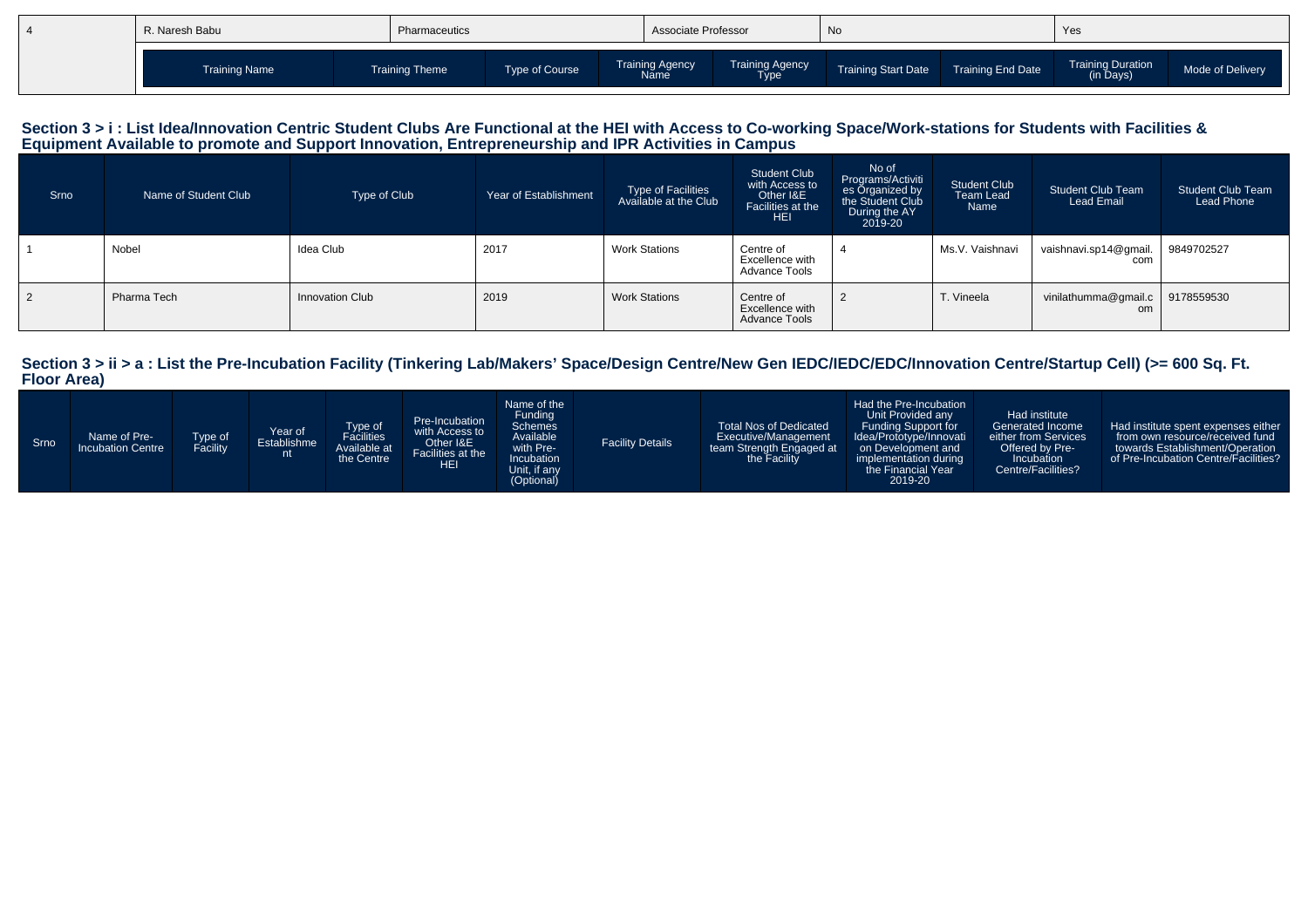| $\mathbf{1}$ | Nirmala<br>Innovations and<br><b>Incubation Centre</b> | Innovation<br>Centre | 2017                   | Work<br>Stations | Innovation<br>Labs, Centre of<br>Excellence with<br>Advance<br>Tools, IPR<br>Cell/Technology<br>Transfer Centre | Innovation<br>Labs, Centre<br>of<br>Excellence<br>with<br>Advance<br>Tools,IPR<br>Cell/Technol<br>ogy Transfer<br>Centre | Facility<br>Incharge<br>Name<br>Facility<br>Incharge<br>Email<br>Facility<br>Incharge<br>Phone | Dr<br>Sailend<br>ra<br>Kumar<br>Mahant<br>$\mathsf{a}$<br>drsaile<br>ndranc<br>op@g<br>mail.co<br>m<br>917855<br>9530 | 9 |  | Yes         | Yes<br>Total<br>Annual<br>Income<br>from<br>Training<br>and Skill<br>Develop<br>ment<br>Services<br>(In<br>Rupees)<br>Total<br>Annual<br>Income<br>from<br>(Technic<br>al and<br><b>Business</b><br>Mentorin<br>g<br>Services<br>(ln<br>Rupees)<br>Total<br>Annual<br>Income<br>from<br>Office<br>Space<br>and<br>Rental<br>Services<br>to Start-<br>ups/Inno<br>vators<br>(In<br>Rupees) | 90000<br>25000<br>150000<br>$\mathbf 0$ | Yes                                                                                                                  |
|--------------|--------------------------------------------------------|----------------------|------------------------|------------------|-----------------------------------------------------------------------------------------------------------------|--------------------------------------------------------------------------------------------------------------------------|------------------------------------------------------------------------------------------------|-----------------------------------------------------------------------------------------------------------------------|---|--|-------------|-------------------------------------------------------------------------------------------------------------------------------------------------------------------------------------------------------------------------------------------------------------------------------------------------------------------------------------------------------------------------------------------|-----------------------------------------|----------------------------------------------------------------------------------------------------------------------|
|              |                                                        |                      | Source of Grant / Fund |                  |                                                                                                                 |                                                                                                                          | Agency Name                                                                                    |                                                                                                                       |   |  | Agency Type |                                                                                                                                                                                                                                                                                                                                                                                           |                                         | Total Grants / Funds Received by Pre-<br>Incubation & Incubation Centre / Facilities<br>exists in Campus (In Rupees) |
|              | <b>Funding Agency</b>                                  |                      |                        |                  | <b>AICTE</b>                                                                                                    |                                                                                                                          |                                                                                                | Govt. Agency (Central)<br>1200000                                                                                     |   |  |             |                                                                                                                                                                                                                                                                                                                                                                                           |                                         |                                                                                                                      |

# **Section 3 > ii > a : List the Pre-Incubation Facility (Tinkering Lab/Makers' Space/Design Centre/New Gen IEDC/IEDC/EDC/Innovation Centre/Startup Cell) (>= 600 Sq. Ft. Floor Area)**

## **Section 3 > ii > b : List the Centre of Excellence (CoE) Facilities with Advance Tools and Equipment at the HEI (>= 1000 Sq. Ft. Floor Area)**

| Srno | Name of CoE Facility | Year of<br>Establishment | CoE with Access<br>to Other I&E<br>Facilities at the<br>HEI | Name of the<br><b>Funding</b><br><b>Schemes</b><br>Available with<br>CoE, if any<br>(Optional) | <b>Facility Details</b> | Total Nos of<br>Dedicated<br>Executive/Manag<br>ement team<br>Strength<br>Engaged at the<br>Facility | Had the CoE Provided any<br><b>Funding Support for</b><br>Idea/Prototype/Innovation<br>Development and<br>implementation during the<br>Financial Year 2019-20? | Had institute Generated Income<br>either from Services Offered by CoE<br>Centre/Facilities? | Had institute spent expenses<br>either from own<br>resource/received fund towards<br>Establishment/Operation of<br><b>CoE Centre/Facilities?</b> |
|------|----------------------|--------------------------|-------------------------------------------------------------|------------------------------------------------------------------------------------------------|-------------------------|------------------------------------------------------------------------------------------------------|----------------------------------------------------------------------------------------------------------------------------------------------------------------|---------------------------------------------------------------------------------------------|--------------------------------------------------------------------------------------------------------------------------------------------------|
|------|----------------------|--------------------------|-------------------------------------------------------------|------------------------------------------------------------------------------------------------|-------------------------|------------------------------------------------------------------------------------------------------|----------------------------------------------------------------------------------------------------------------------------------------------------------------|---------------------------------------------------------------------------------------------|--------------------------------------------------------------------------------------------------------------------------------------------------|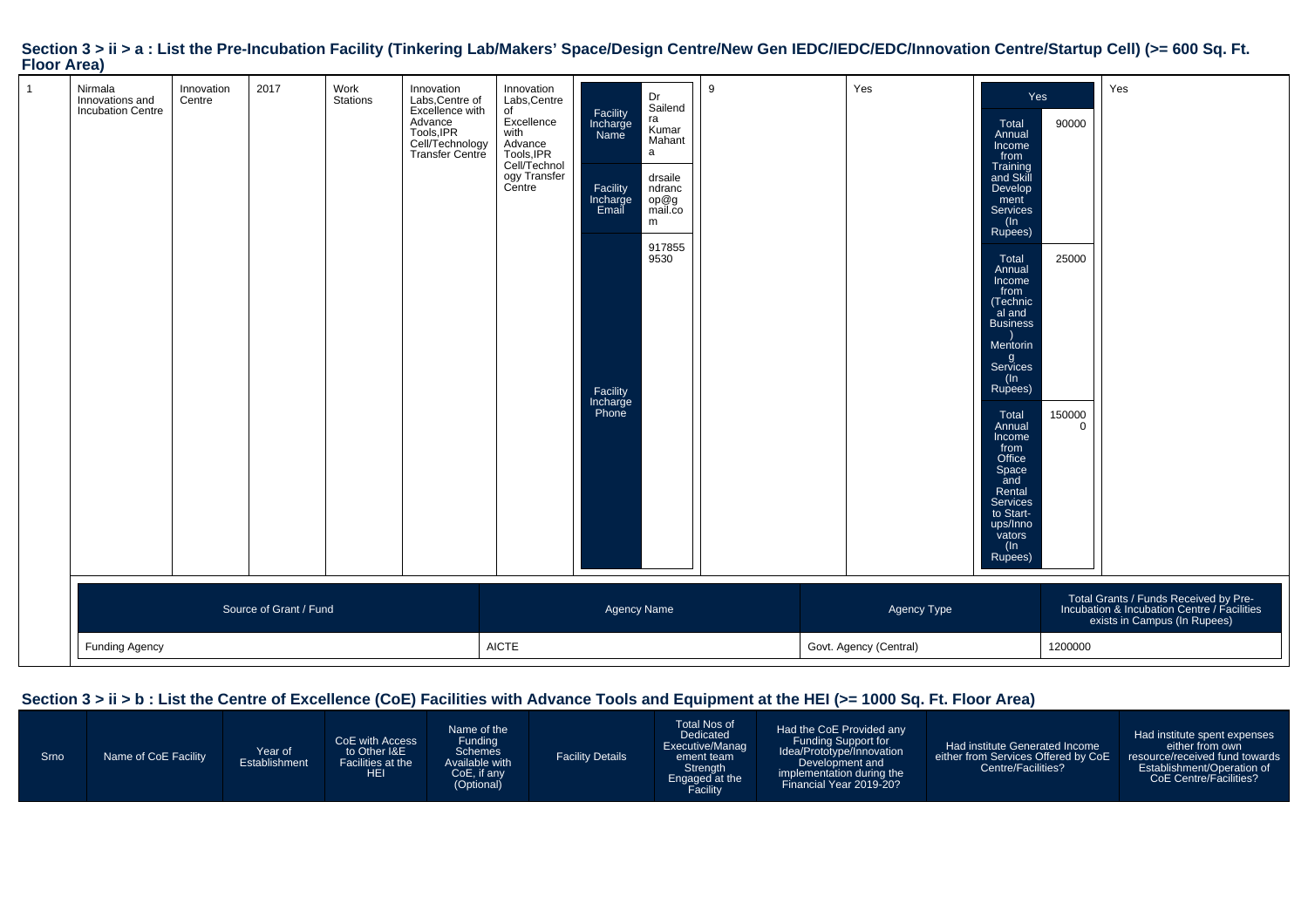#### **Section 3 > ii > b : List the Centre of Excellence (CoE) Facilities with Advance Tools and Equipment at the HEI (>= 1000 Sq. Ft. Floor Area)**

| $\overline{1}$ | <b>RESEARCH CENTRE,</b><br>NIRMALA COLLEGE<br>OF PHARMACY | 2016                   | Innovation<br>Labs, Innovation<br>Park/Research<br>Park, IPR<br>Cell/Technology<br><b>Transfer Centre</b> | AICTE-<br>MODROBS,<br>AICTE-PMKVY | Dr SK<br>ABDU<br>Facility<br>Incharge<br>Name<br><b>RAHA</b><br><b>MAN</b><br>raham<br>Facility<br>anphd<br>Incharge<br>Email<br>@gmai<br>I.com<br>98497<br>02527<br>Facility<br>Incharge<br>Phone      | $\overline{7}$ | Yes | Yes<br><b>Total Annual</b><br>Income from<br>Training and<br>Skill<br>Development<br>Services (In<br>Rupees)<br><b>Total Annual</b><br>Income from<br>Technical and<br>Business)<br>Mentoring<br>Services (In<br>Rupees)<br><b>Total Annual</b><br>Income from<br>Office Space<br>and Rental<br>Services to<br>Start-<br>ups/Innovators<br>(In Rupees) | 4100000<br>20275<br>1800000   | Yes                                                                           |
|----------------|-----------------------------------------------------------|------------------------|-----------------------------------------------------------------------------------------------------------|-----------------------------------|---------------------------------------------------------------------------------------------------------------------------------------------------------------------------------------------------------|----------------|-----|--------------------------------------------------------------------------------------------------------------------------------------------------------------------------------------------------------------------------------------------------------------------------------------------------------------------------------------------------------|-------------------------------|-------------------------------------------------------------------------------|
|                |                                                           | Source of Grant / Fund |                                                                                                           |                                   | Agency Name                                                                                                                                                                                             |                |     | Agency Type                                                                                                                                                                                                                                                                                                                                            |                               | Total Grants / Funds Received by CoE<br>Facility exists in Campus (In Rupees) |
| $\overline{2}$ | RESEARCH CENTRE,<br>NIRMALA COLLEGE<br>OF PHARMACY        | 2016                   | Innovation<br>Labs, Innovation<br>Park/Research<br>Park, IPR<br>Cell/Technology<br>Transfer Centre        | NIRMALA<br>COLLEGE OF<br>PHARMACY | Dr SK<br>Facility<br>ABDU<br>Incharge<br>Name<br>L<br><b>RAHA</b><br><b>MAN</b><br>raham<br>Facility<br>anphd<br>Incharge<br>@gmai<br>Email<br>I.com<br>98497<br>02527<br>Facility<br>Incharge<br>Phone | $\overline{7}$ | Yes | Yes<br><b>Total Annual</b><br>Income from<br>Training and<br>Skill<br>Development<br>Services (In<br>Rupees)<br><b>Total Annual</b><br>Income from<br>Technical and<br>Business)<br>Mentoring<br>Services (In<br>Rupees)<br><b>Total Annual</b><br>Income from<br>Office Space<br>and Rental<br>Services to<br>Start-<br>ups/Innovators<br>(In Rupees) | 25000<br>70000<br>$\mathbf 0$ | Yes                                                                           |
|                |                                                           | Source of Grant / Fund |                                                                                                           |                                   | <b>Agency Name</b>                                                                                                                                                                                      |                |     | Agency Type                                                                                                                                                                                                                                                                                                                                            |                               | Total Grants / Funds Received by CoE<br>Facility exists in Campus (In Rupees) |

#### **Section 3 > ii > c : List the Incubation Facilities at the HEI (>= 1500 Sq. Ft. Floor Area)**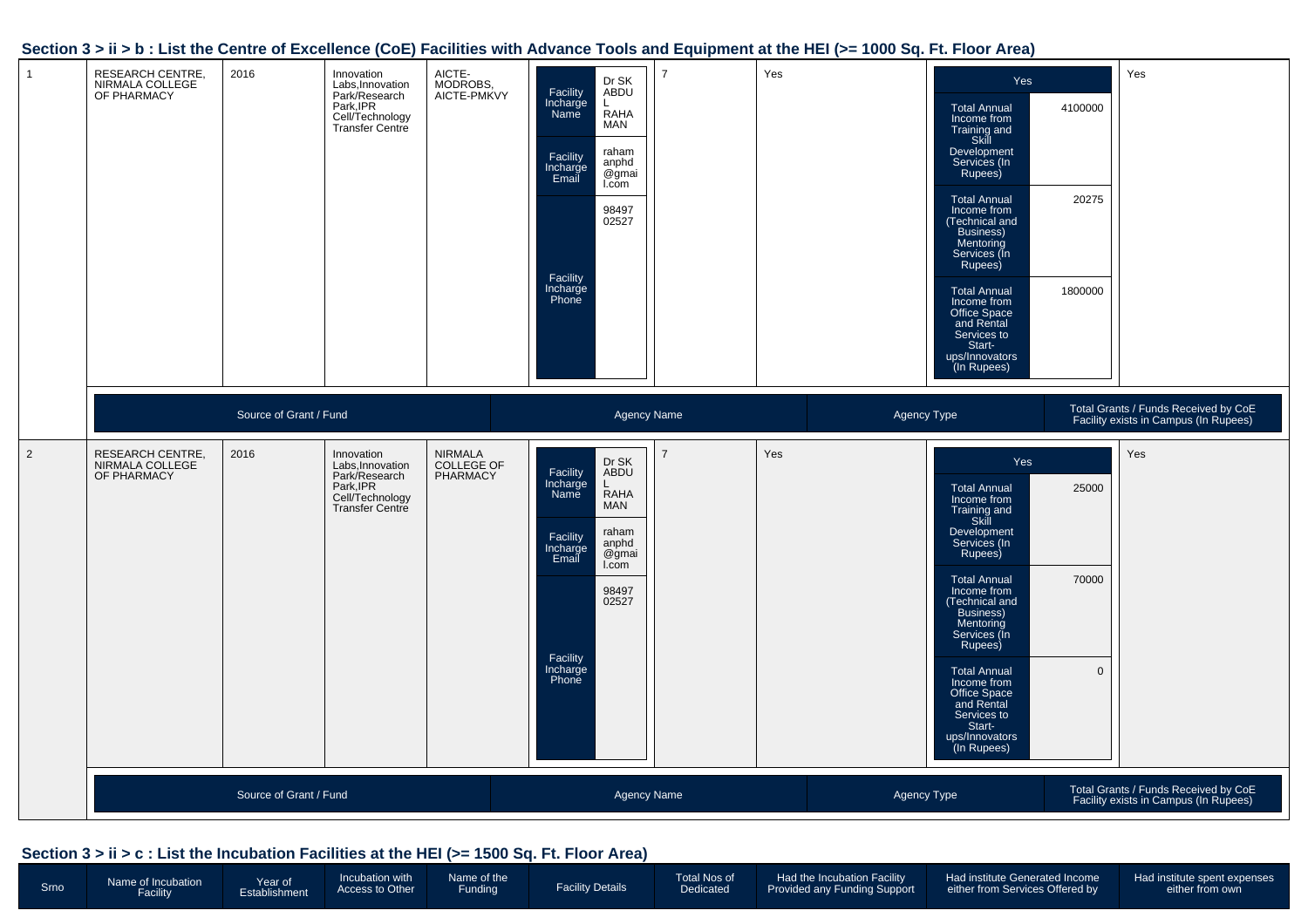#### **Section 3 > ii > c : List the Incubation Facilities at the HEI (>= 1500 Sq. Ft. Floor Area)**

|                                                                      |                        | <b>I&amp;E Facilities at</b><br>the HEI                                                                         | <b>Schemes</b><br>Available with<br>Incubation Unit, if<br>any (Optional) |                                                                                                                                                                                                                   | Executive/Manag<br>ement team<br>Strength<br>Engaged at the<br>Facility | for Idea/Prototype/Innovation<br>Development and<br>implementation during the<br>Financial Year 2019-20? | Incubation Centre/Facilities?                                                                                                                                                                                                                                                                                                                           |                          | resource/received fund towards<br>Establishment/Operation of<br>Incubation Centre/Facilities? |
|----------------------------------------------------------------------|------------------------|-----------------------------------------------------------------------------------------------------------------|---------------------------------------------------------------------------|-------------------------------------------------------------------------------------------------------------------------------------------------------------------------------------------------------------------|-------------------------------------------------------------------------|----------------------------------------------------------------------------------------------------------|---------------------------------------------------------------------------------------------------------------------------------------------------------------------------------------------------------------------------------------------------------------------------------------------------------------------------------------------------------|--------------------------|-----------------------------------------------------------------------------------------------|
| <b>NIRMALA</b><br><b>INNOVATIONS AND</b><br><b>INCUBATION CENTRE</b> | 2017                   | Innovation<br>Labs, Centre of<br>Excellence with<br>Advance<br>Tools, IPR<br>Cell/Technology<br>Transfer Centre | SEED GRANTS.<br>CONSULTANCY<br><b>GRANTS</b>                              | Dr A<br>SHAN<br>Facility<br><b>TA</b><br>Incharge<br><b>KUMA</b><br>Name<br>R <sub>l</sub><br>skatak<br>Facility<br>am9@<br>Incharge<br>Email<br>gmail.c<br>om<br>94411<br>83694<br>Facility<br>Incharge<br>Phone | -5                                                                      | Yes                                                                                                      | Yes<br><b>Total Annual</b><br>Income from<br>Training and<br>Skill<br>Development<br>Services (In<br>Rupees)<br><b>Total Annual</b><br>Income from<br>(Technical and<br>Business)<br>Mentoring<br>Services (In<br>Rupees)<br><b>Total Annual</b><br>Income from<br>Office Space<br>and Rental<br>Services to<br>Start-<br>ups/Innovators<br>(In Rupees) | $\Omega$<br>16500<br>500 | Yes                                                                                           |
|                                                                      | Source of Grant / Fund |                                                                                                                 |                                                                           |                                                                                                                                                                                                                   | <b>Agency Name</b>                                                      |                                                                                                          | Agency Type                                                                                                                                                                                                                                                                                                                                             |                          | Total Grants / Funds Received by Incubation<br>Facility exists in Campus (In Rupees)          |

## **Section 3 > ii > d : List the Innovation Park/Research Park Facilities at the HEI (>= 5000 Sq. Ft. Floor Area)**

| Srno | Name of Innovation<br>Park/Research Park<br>Facility | Year of<br>Establishment | Innovation Park /<br><b>Research Park</b><br>with Access to<br>Other I & E<br>Facilities at the<br>HEI. | Name of the<br>Funding<br><b>Schemes</b><br>Available with<br>Research/Innovat<br>ion Park, if any<br>(Optional) | <b>Facility Details</b> | Total Nos of<br>Dedicated<br>Executive/Manag<br>ement team<br>Strength<br>Engaged at the<br>Facility | Had the Research<br><b>Park/Innovation Park Provided</b><br>any Funding Support for<br>Idea/Prototype/Innovation<br>Development and<br>implementation during the 1<br>Financial Year 2019-20? | Had institute Generated Income<br>either from Services Offered by<br><b>Research Park/Innovation Park?</b> | Had the Research<br><b>Park/Innovation Park Provided</b><br>any Funding Support for<br>Idea/Prototype/Innovation/Start<br>up/Venture Development and<br>implementation during the<br>Financial Year 2019-20? |
|------|------------------------------------------------------|--------------------------|---------------------------------------------------------------------------------------------------------|------------------------------------------------------------------------------------------------------------------|-------------------------|------------------------------------------------------------------------------------------------------|-----------------------------------------------------------------------------------------------------------------------------------------------------------------------------------------------|------------------------------------------------------------------------------------------------------------|--------------------------------------------------------------------------------------------------------------------------------------------------------------------------------------------------------------|
|------|------------------------------------------------------|--------------------------|---------------------------------------------------------------------------------------------------------|------------------------------------------------------------------------------------------------------------------|-------------------------|------------------------------------------------------------------------------------------------------|-----------------------------------------------------------------------------------------------------------------------------------------------------------------------------------------------|------------------------------------------------------------------------------------------------------------|--------------------------------------------------------------------------------------------------------------------------------------------------------------------------------------------------------------|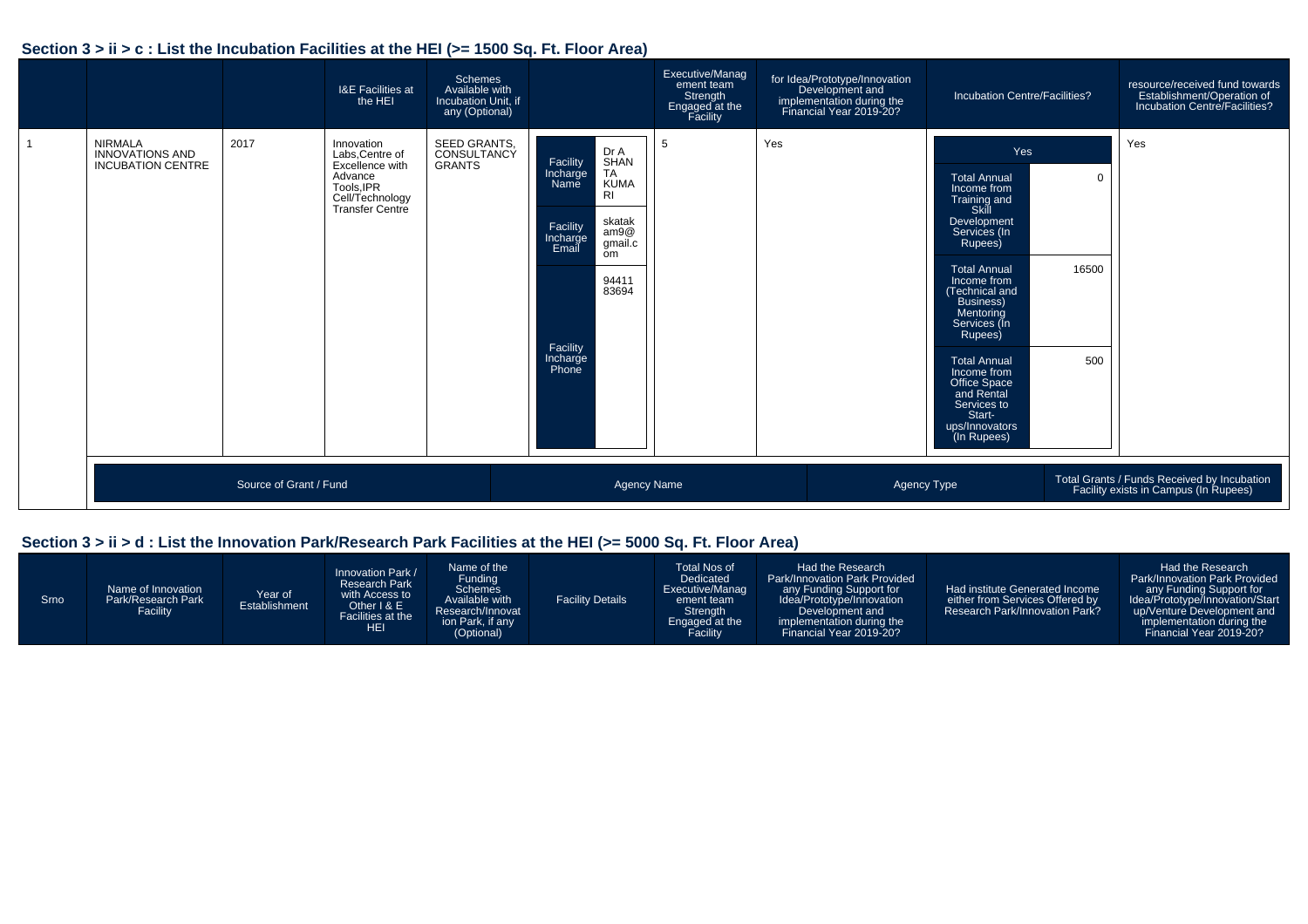#### **Section 3 > ii > d : List the Innovation Park/Research Park Facilities at the HEI (>= 5000 Sq. Ft. Floor Area)**

| NIRMALA RESEARCH<br><b>PARK</b> | 2018                   | Innovation<br>Labs, Centre of<br>Excellence with<br>Advance<br>Tools, Student<br>Clubs | SEED GRANT.<br>CONSULTANCY | Facility<br>Incharge<br>Name<br>Facility<br>Incharge<br>Email<br>Facility<br>Incharge<br>Phone | Dr B<br>PAMU<br>LA<br>REDD<br>pamul<br>a1114<br>@gmai<br>I.com<br>98485<br>53611 | 11 | Yes |                        | Yes<br><b>Total Annual</b><br>Income from<br>Training and<br>Skill<br>Development<br>Services (In<br>Rupees)<br><b>Total Annual</b><br>Income from<br>(Technical and<br>Business)<br>Mentoring<br>Services (In<br>Rupees)<br><b>Total Annual</b><br>Income from<br>Office Space<br>and Rental<br>Services to<br>Start-<br>ups/Innovators<br>(In Rupees) | 25000<br>55000<br>$\mathbf 0$ | Yes                                                                                  |
|---------------------------------|------------------------|----------------------------------------------------------------------------------------|----------------------------|------------------------------------------------------------------------------------------------|----------------------------------------------------------------------------------|----|-----|------------------------|---------------------------------------------------------------------------------------------------------------------------------------------------------------------------------------------------------------------------------------------------------------------------------------------------------------------------------------------------------|-------------------------------|--------------------------------------------------------------------------------------|
|                                 | Source of Grant / Fund |                                                                                        |                            |                                                                                                | <b>Agency Name</b>                                                               |    |     | Agency Type            |                                                                                                                                                                                                                                                                                                                                                         |                               | Total Grants / Funds Received by Incubation<br>Facility exists in Campus (In Rupees) |
| Funding Agency                  |                        |                                                                                        |                            | TB ASSOCIATION OF INDIA                                                                        |                                                                                  |    |     | Govt. Agency (Central) |                                                                                                                                                                                                                                                                                                                                                         | 25000                         |                                                                                      |

### **Section 3 > ii > e : List the IPR Cell/Technology Transfer Centre Facilities at the HEI**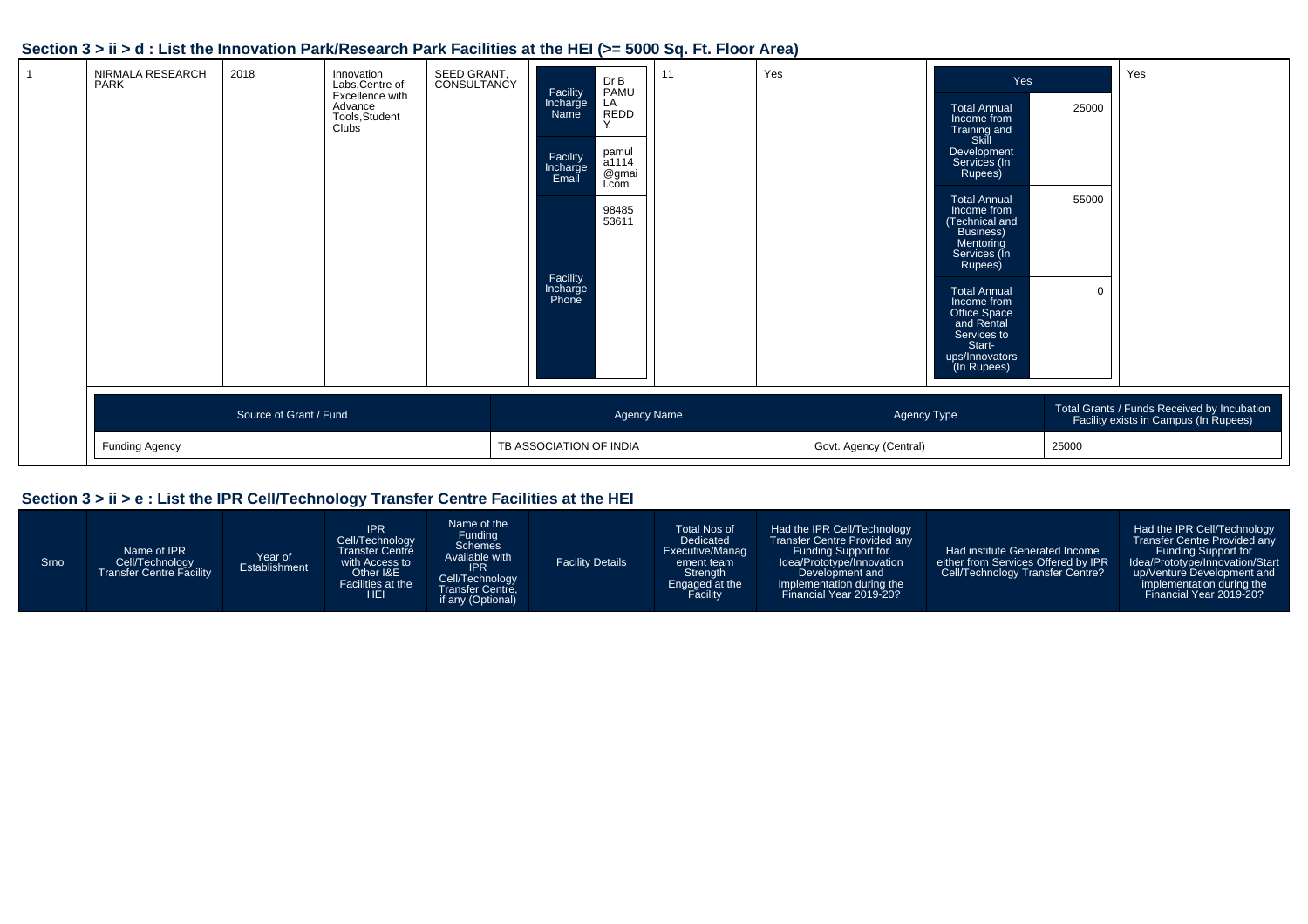#### **Section 3 > ii > e : List the IPR Cell/Technology Transfer Centre Facilities at the HEI**

| NIRMALA IPR<br>FACILITATION<br>CENTRE | 2013                   | Incubation<br>Unit, Innovation<br>Labs, Innovation<br>Park/Research<br>Park, Centre of<br>Excellence with<br>Advance<br>Tools, Student<br>Clubs | CONSULTANCY                 | Facility<br>Incharge<br>Name<br>Facility<br>Incharge<br>Email<br>Facility<br>Incharge<br>Phone | SK<br>ASHA<br>BEGU<br>M<br>sk.ash<br>a86@<br>gmail.c<br>om<br>90140<br>16100 | $\mathbf b$        | Yes                          |             | Yes<br><b>Total Annual</b><br>Income from<br>Training and<br>Skill<br>Development<br>Services (In<br>Rupees)<br><b>Total Annual</b><br>Income from<br>(Technical and<br>Business)<br>Mentoring<br>Services (In<br>Rupees)<br><b>Total Annual</b><br>Income from<br>Office Space<br>and Rental<br>Services to<br>Start-<br>ups/Innovators<br>(In Rupees) |  | Yes                                                                                  |
|---------------------------------------|------------------------|-------------------------------------------------------------------------------------------------------------------------------------------------|-----------------------------|------------------------------------------------------------------------------------------------|------------------------------------------------------------------------------|--------------------|------------------------------|-------------|---------------------------------------------------------------------------------------------------------------------------------------------------------------------------------------------------------------------------------------------------------------------------------------------------------------------------------------------------------|--|--------------------------------------------------------------------------------------|
|                                       | Source of Grant / Fund |                                                                                                                                                 |                             |                                                                                                |                                                                              | <b>Agency Name</b> |                              | Agency Type |                                                                                                                                                                                                                                                                                                                                                         |  | Total Grants / Funds Received by Incubation<br>Facility exists in Campus (In Rupees) |
| Institute's Own Fund / Resource       |                        |                                                                                                                                                 | NIRMALA COLLEGE OF PHARMACY |                                                                                                |                                                                              |                    | <b>Educational Institute</b> |             | 0                                                                                                                                                                                                                                                                                                                                                       |  |                                                                                      |

#### **Section 3 > iii > a : Provide detail list of Faculties as Mentor to help Ideas/Innovations/Startups**

| Srno           | Name of the Faculty                        | Designation of the Faculty     | <b>Mentor Expert Area</b>                                                | Years of Experience in Mentorship (In<br>Years) |
|----------------|--------------------------------------------|--------------------------------|--------------------------------------------------------------------------|-------------------------------------------------|
|                | Dr Sailendra Kumar Mahanta                 | Professor                      | Entrepreneurship/Startup Development, IPR Protection & Commercialization | 10                                              |
|                | Name of Idea/Innovation/ Startup Mentored  |                                | Mentoring Setup [Within (or) Outside] HEI                                | CIN (in case it is Startup)                     |
|                | <b>Measure Visual Acuity</b>               |                                | Outside                                                                  |                                                 |
|                | <b>COVITECHNION Sanitization Equipment</b> |                                | Outside                                                                  |                                                 |
|                | In-silico Drug Design                      |                                | Outside                                                                  |                                                 |
| $\overline{2}$ | Dr SK Abdul Rahaman                        | <b>Principal and Professor</b> | IPR Protection & Commercialization                                       | 10                                              |
|                | Name of Idea/Innovation/ Startup Mentored  |                                | Mentoring Setup [Within (or) Outside] HEI                                | CIN (in case it is Startup)                     |
|                | Medical App Design                         |                                | Outside                                                                  |                                                 |
|                | <b>Herbal Formulation Design</b>           |                                | Outside                                                                  |                                                 |

#### **Section 3 > iii > b : Provide detail list of External Experts/Agencies engaged as Mentor to help Ideas/Innovations/Startups**

| <b>Srno</b> | Name of the External Expert/Agency as Mentor | Mentor Expert Area | Type of Mentorship |
|-------------|----------------------------------------------|--------------------|--------------------|
|             |                                              |                    |                    |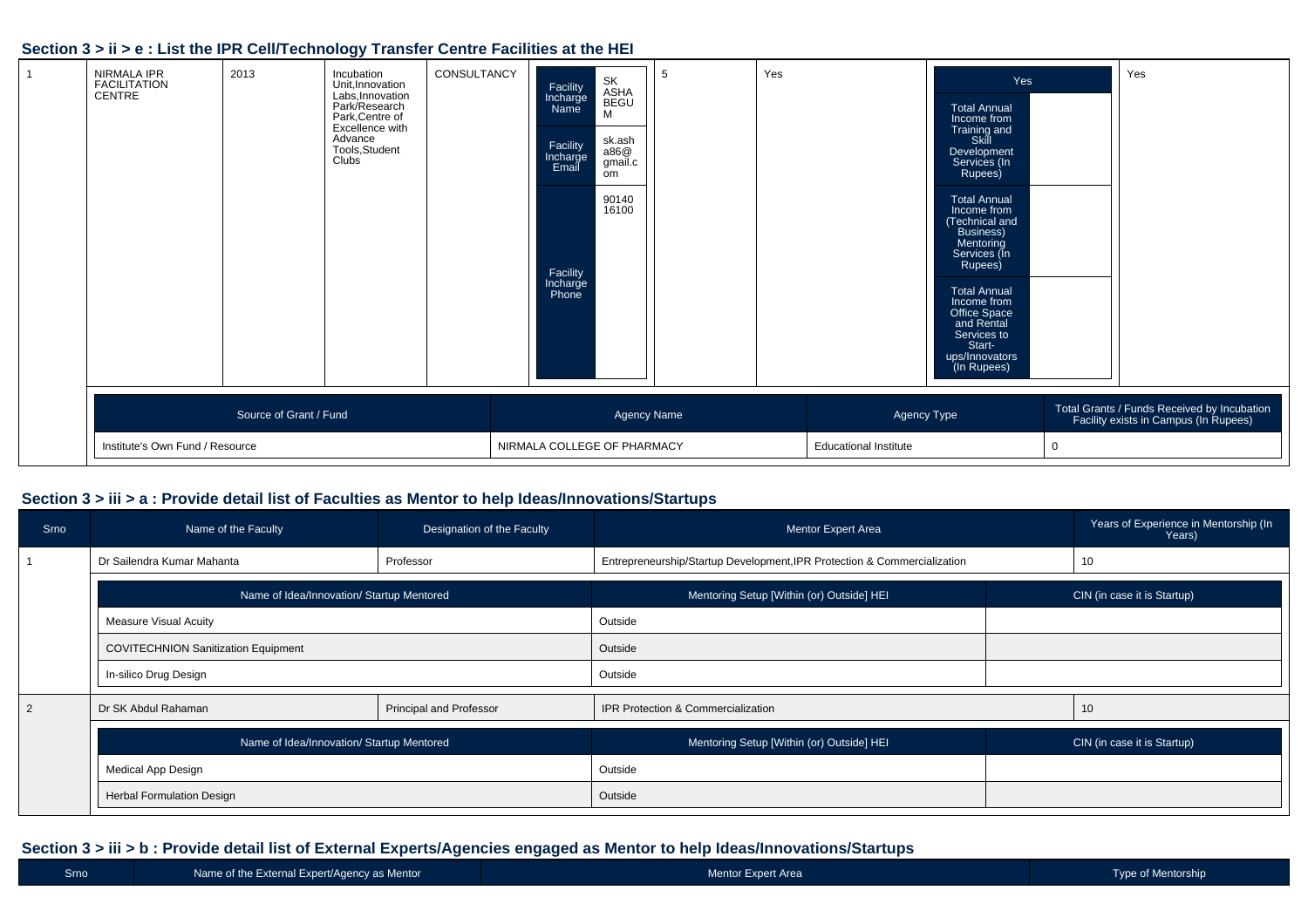#### **Section 3 > iii > b : Provide detail list of External Experts/Agencies engaged as Mentor to help Ideas/Innovations/Startups**

| Dr.Buchi Naidu  | Entrepreneurship/Startup Development        | Unstructured Mentorship |
|-----------------|---------------------------------------------|-------------------------|
| Mr.N.Varaprasad | I Idea/Innovation Development               | Unstructured Mentorship |
| Mr Srinivas     | <b>Entrepreneurship/Startup Development</b> | Unstructured Mentorship |

# **Section 4 : List all the Innovations Generated Developed, Completed and Implemented in Ground with Support of Pre-incubation & Incubation facilities at the HEI and Recognitions Received**

| Srn<br>$\circ$ | Name of the<br><b>Innovation Generated</b><br>with the Support of<br><b>HEI</b> | Type of<br>Innovation | <b>Nature</b><br>of<br>Innovati<br>on. | Name of<br>the HEI<br>Support<br>ed<br>Innovati<br>on<br>Develop<br>ment | Innov<br>ation<br>Devel<br>oped<br>by | Stage<br>of<br>Innov<br>ation/<br>Stage<br>of<br><b>TRL</b><br>it.<br>starte<br>$\mathsf{d}$<br>recei<br>ving<br>the<br>Supp<br>ort<br>durin<br>g the<br>FY.<br>2019-<br>$20^{-}$ | <b>Stage</b><br>of<br>Innov<br>ation/<br><b>Stage</b><br>of<br><b>TRL</b><br>reach<br>ed as<br>on<br>31st<br>Marc<br>h.<br>2020             | <b>Status</b><br>Pre-<br>Incubati<br>on/Incu<br>bation<br>Support<br>to<br>Innovati<br>on as<br>on 31st<br>March<br>2020 | 2019-20                                                                                                                         | Had the<br>Innovation<br>Received any<br>Recognition at<br>State, National,<br>International<br><b>Level Programs</b><br>during the<br>financial period | Had the<br>Innovati<br>on<br>Convert<br>ed into<br>Venture/<br>Startup/<br><b>SME</b><br>Unit<br>during<br>the<br>financial<br>period<br>2019-20 |                                | Had Centre/institute provided any<br>Financial support (either own<br>resource or fund received from<br>agencies) in terms of Seed<br>Grant/Fund Support to Idea /<br>Prototype / Innovations<br>Development during the financial<br>period 2019-20 | Had the Innovations raised any<br>Seed fund/Angel Investment/VC<br>during the period of receiving pre-<br>incubation/incubation support at<br>your Pre-incubation/incubation or<br>HEI during the financial period<br>2019-20                                                                                                                                                                                                                                    | Had the Pre-incubation/Incubation<br>Centre/HEI received any<br>income/revenue from<br>Idea/Prototype/Innovations for the<br>pre-incubation/incubation support<br>and the services offered by Pre-<br>incubation/incubation or institute<br>during the financial period 2019 |
|----------------|---------------------------------------------------------------------------------|-----------------------|----------------------------------------|--------------------------------------------------------------------------|---------------------------------------|-----------------------------------------------------------------------------------------------------------------------------------------------------------------------------------|---------------------------------------------------------------------------------------------------------------------------------------------|--------------------------------------------------------------------------------------------------------------------------|---------------------------------------------------------------------------------------------------------------------------------|---------------------------------------------------------------------------------------------------------------------------------------------------------|--------------------------------------------------------------------------------------------------------------------------------------------------|--------------------------------|-----------------------------------------------------------------------------------------------------------------------------------------------------------------------------------------------------------------------------------------------------|------------------------------------------------------------------------------------------------------------------------------------------------------------------------------------------------------------------------------------------------------------------------------------------------------------------------------------------------------------------------------------------------------------------------------------------------------------------|------------------------------------------------------------------------------------------------------------------------------------------------------------------------------------------------------------------------------------------------------------------------------|
| $\overline{1}$ | <b>Robotic Pharmacy</b>                                                         | Product<br>Innovation | Technol<br>ogical                      | Nirmala<br>college<br>of<br>Pharma<br>cy                                 | Stude<br>nt-<br>Facul<br>ty           | <b>TRL</b><br>4:<br>Small<br>scale<br>protot<br>ype<br>built<br>in a<br>labor<br>atory<br>envir<br>onme<br>nt<br>("ugly<br>protot<br>ype).                                        | <b>TRL</b><br>4 :<br>Small<br>scale<br>protot<br>ype<br>built<br>in a<br>labor<br>atory<br>envir<br>onme<br>nt<br>("ugly<br>protot<br>ype). | Innovati<br>on<br>Develop<br>ment<br>Ongoing                                                                             | Agen<br>cy<br>Nam<br>$\mathbf{e}$<br>Agen<br>Cy<br>Type<br>Awar<br>d/<br>Positi<br>on $/$<br>Reco<br>gnitio<br>n<br>Secu<br>red | Sid<br>dha<br>rtha<br>Inno<br>vati<br>on<br>and<br>Incu<br>bati<br>on<br>cent<br>re<br>Edu<br>cati<br>onal<br>Insti<br>tute<br>1st<br>posi<br>tion      | <b>No</b>                                                                                                                                        | <b>Grant Amount</b><br>in $Rs$ | 15000                                                                                                                                                                                                                                               | <b>NIRMAL</b><br>A<br>COLLEG<br>Loan/Investment<br>E OF<br><b>Agency Name</b><br>PHARMA<br><b>CY</b><br>Educatio<br><b>Agency Type</b><br>nal<br>Institute<br><b>Total Loan/Angel</b><br>Investment/VC<br>Fund raised by<br>Start-up during the<br>period of pre-<br>incubation/incubati<br>on support at your<br>Pre-<br>incubation/incubati<br>on or institute<br>financial period<br>2019-20 (in<br>Rupees)<br>23-04-20<br>Date of Investment<br>19<br>Raised | 5000<br>Amount<br>Received in Rs.                                                                                                                                                                                                                                            |
|                |                                                                                 | <b>Name</b>           |                                        |                                                                          |                                       |                                                                                                                                                                                   | <b>Type</b>                                                                                                                                 |                                                                                                                          |                                                                                                                                 |                                                                                                                                                         | Gender                                                                                                                                           |                                |                                                                                                                                                                                                                                                     | Email                                                                                                                                                                                                                                                                                                                                                                                                                                                            | Contact                                                                                                                                                                                                                                                                      |
|                | N. Harshitha<br>Student                                                         |                       |                                        |                                                                          |                                       |                                                                                                                                                                                   | Female                                                                                                                                      |                                                                                                                          |                                                                                                                                 | nalam.harshitha@gmail.com                                                                                                                               |                                                                                                                                                  | 98                             |                                                                                                                                                                                                                                                     |                                                                                                                                                                                                                                                                                                                                                                                                                                                                  |                                                                                                                                                                                                                                                                              |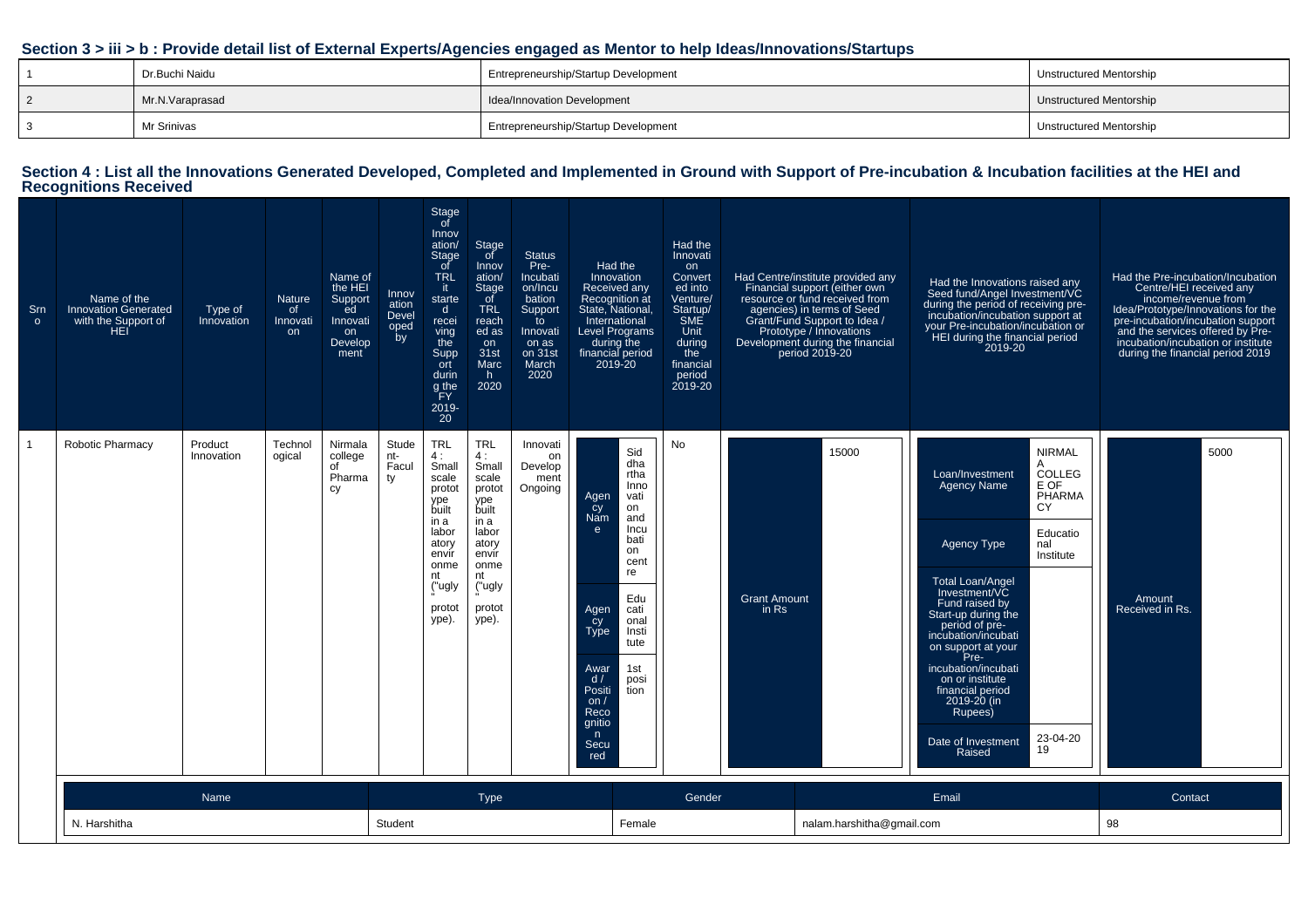|                |                                                        |                       | <b>Type</b>       |                                                                    |                             |                                                                                                                                                                |                                                                                                                                                                | Gender                                       |                                                                                                                   |                                                                                                                                                    | Email  |                              |                           |  | Contact                                                                                                                                                                                                                                                                                                                           |                                                                                                               |                           |      |
|----------------|--------------------------------------------------------|-----------------------|-------------------|--------------------------------------------------------------------|-----------------------------|----------------------------------------------------------------------------------------------------------------------------------------------------------------|----------------------------------------------------------------------------------------------------------------------------------------------------------------|----------------------------------------------|-------------------------------------------------------------------------------------------------------------------|----------------------------------------------------------------------------------------------------------------------------------------------------|--------|------------------------------|---------------------------|--|-----------------------------------------------------------------------------------------------------------------------------------------------------------------------------------------------------------------------------------------------------------------------------------------------------------------------------------|---------------------------------------------------------------------------------------------------------------|---------------------------|------|
|                | Dr S. Balaiah                                          |                       |                   |                                                                    | Faculty                     |                                                                                                                                                                |                                                                                                                                                                |                                              |                                                                                                                   | Male                                                                                                                                               |        |                              | balu.slns@gmail.com       |  |                                                                                                                                                                                                                                                                                                                                   |                                                                                                               | 7893482327                |      |
|                | Dr S. Balaiah                                          |                       |                   |                                                                    | Faculty                     |                                                                                                                                                                |                                                                                                                                                                |                                              |                                                                                                                   | Male                                                                                                                                               |        |                              | balu.slns@gmail.com       |  |                                                                                                                                                                                                                                                                                                                                   |                                                                                                               | 7893482327                |      |
| $\overline{2}$ | QR CODE BASED<br><b>INSTRUMENT</b><br><b>PROFILING</b> | Process<br>Innovation | Technol<br>ogical | <b>NIRMAL</b><br>Α<br><b>COLLE</b><br>GE OF<br>PHARM<br><b>ACY</b> | Stude<br>nt-<br>Facul<br>ty | <b>TRL</b><br>6:<br>Proto<br>type<br>syste<br>m<br>teste<br>d in<br>inten<br>ded<br>envir<br>onme<br>nt<br>close<br>to<br>expe<br>cted<br>perfor<br>manc<br>е. | <b>TRL</b><br>6:<br>Proto<br>type<br>syste<br>m<br>teste<br>d in<br>inten<br>ded<br>envir<br>onme<br>nt<br>close<br>to<br>expe<br>cted<br>perfor<br>manc<br>е. | Innovati<br>on<br>Develop<br>ment<br>Ongoing | Agen<br>cy<br>Nam<br>e<br>Agen<br>Cy<br>Type<br>Awar<br>d/<br>Positi<br>on/<br>Reco<br>gnitio<br>n<br>Secu<br>red | Sid<br>dha<br>rtha<br>inno<br>vati<br>ons<br>and<br>Incu<br>bati<br>on<br>cen<br>re<br>Edu<br>cati<br>onal<br>Insti<br>tute<br>2nd<br>posi<br>tion | Yes    | <b>Grant Amount</b><br>in Rs | 5000                      |  | Loan/Investment<br><b>Agency Name</b><br>Agency Type<br>Total Loan/Angel<br>Investment/VC<br>Fund raised by<br>Start-up during the<br>period of pre-<br>incubation/incubati<br>on support at your<br>Pre-<br>incubation/incubati<br>on or institute<br>financial period<br>2019-20 (in<br>Rupees)<br>Date of Investment<br>Raised | <b>NIRMAL</b><br>A<br><b>COLLEG</b><br>E OF<br>PHARMA<br>CY<br>Educatio<br>nal<br>Institute<br>23-04-20<br>19 | Amount<br>Received in Rs. | 2000 |
|                |                                                        | Name                  |                   |                                                                    |                             |                                                                                                                                                                | <b>Type</b>                                                                                                                                                    |                                              |                                                                                                                   |                                                                                                                                                    | Gender |                              |                           |  | Email                                                                                                                                                                                                                                                                                                                             |                                                                                                               | Contact                   |      |
|                | SK Zakira Begum                                        |                       |                   |                                                                    | Student                     |                                                                                                                                                                |                                                                                                                                                                |                                              |                                                                                                                   | Female                                                                                                                                             |        |                              | zakirabegum7464@gmail.com |  |                                                                                                                                                                                                                                                                                                                                   |                                                                                                               | 9701863527                |      |
|                |                                                        | Name                  |                   |                                                                    |                             |                                                                                                                                                                | Type                                                                                                                                                           |                                              |                                                                                                                   |                                                                                                                                                    | Gender |                              |                           |  | Email                                                                                                                                                                                                                                                                                                                             |                                                                                                               | Contact                   |      |
|                | Dr SK ABDUL RAHAMAN                                    |                       |                   |                                                                    | Faculty                     |                                                                                                                                                                |                                                                                                                                                                |                                              |                                                                                                                   | Male                                                                                                                                               |        |                              | rahamanphd@gmail.com      |  |                                                                                                                                                                                                                                                                                                                                   |                                                                                                               | 9849702527                |      |
|                | Dr SK ABDUL RAHAMAN                                    |                       |                   |                                                                    | Faculty                     |                                                                                                                                                                |                                                                                                                                                                |                                              | Male                                                                                                              |                                                                                                                                                    |        | rahamanphd@gmail.com         |                           |  |                                                                                                                                                                                                                                                                                                                                   | 9849702527                                                                                                    |                           |      |
|                | Dr SAILENDRA KUMAR MAHANTA                             |                       |                   |                                                                    | Faculty                     |                                                                                                                                                                |                                                                                                                                                                |                                              | Male                                                                                                              |                                                                                                                                                    |        | drsailendrancop@gmail.com    |                           |  |                                                                                                                                                                                                                                                                                                                                   | 9178559530                                                                                                    |                           |      |
|                | Dr SAILENDRA KUMAR MAHANTA                             |                       |                   |                                                                    | Faculty                     |                                                                                                                                                                |                                                                                                                                                                |                                              | Male                                                                                                              |                                                                                                                                                    |        | drsailendrancop@gmail.com    |                           |  | 9178559530                                                                                                                                                                                                                                                                                                                        |                                                                                                               |                           |      |

**Section 5 : List all the Ventures/Startups/SME Units Established with Support of Pre-incubation & Incubation facilities at the HEI**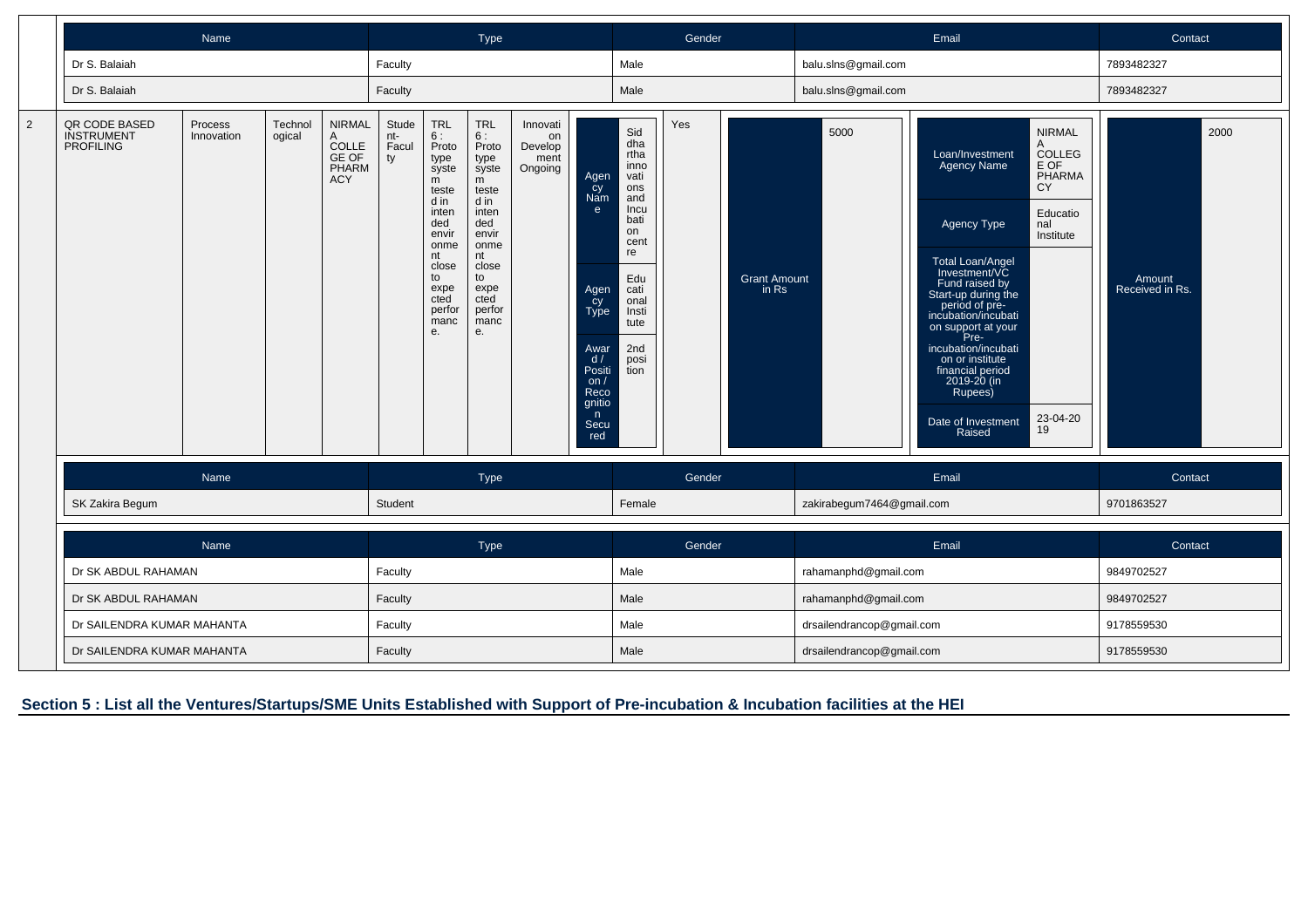| Srn<br>$\circ$ | Name of the<br>Venture/Sta<br>rtup/SME<br>Unit<br>Established<br>with the<br>Support of<br>HEI | Type of<br>Innovation<br>of<br>Venture/Sta<br>rtup/SME<br>Unit | <b>Nature</b><br>of<br>Innovat<br>ion | Name<br>of the<br>Pre-<br>Incubat<br>ion/Inc<br>ubation<br>Unit of<br>HEI<br>Suppor<br>ted<br>Innovat<br>ion<br>Develo<br>pment | Vent<br>ure<br>Foun<br>ded<br>by | Venture Registerd as                                                        | Year<br>of<br>Regi<br>strati<br>on | What is the<br>current status<br>of Pre-<br>Incubation/Inc<br>ubation<br>Support to<br>Venture/<br>Startup/ SME<br>Unit as on<br>31st March<br>2020? | Had the Venture Received any<br>Recognition at State, National<br><b>International Level Programs</b><br>during the financial period 2019-<br>20?                                                             | Had Centre/institute provided<br>any Financial support (either<br>own resource or fund received<br>from agencies) in terms of Seed<br>Grant/Fund Support to Venture<br>establishment during the<br>financial period 2019-20 | Had the venture/startup raised<br>any Seed fund/Angel<br>Investment/VC during the period<br>of receiving pre-<br>incubation/incubation support at<br>your Pre-incubation/incubation or<br>HEI during the financial period<br>2019-20 | Had<br>the<br>Pre-<br>incubat<br>ion/Inc<br>ubation<br>Centre/<br>HEL<br>receive<br>$\overline{a}$ d any<br>income<br>/revenu<br>e from<br>venture<br>/startup<br>for the<br>pre-<br>incubat<br>ion/inc<br>ubation<br>support<br>and the<br>service<br>S<br>offered<br>by Pre-<br>incubat<br>ion/inc<br>ubation<br>or<br>institut<br>e.<br>during<br>the<br>financi<br>al<br>period<br>2019-<br>$20^{\degree}$ | Has<br>the<br>Start-<br>up<br>Grown<br>to a<br>stage<br>of<br>Employ<br>ment<br>Genera<br>tion to<br>10 <sup>°</sup><br>Numbe<br>rs or an<br>annual<br>Turnov<br>er to<br>Rs. 50<br>Lakhs<br>during<br>the<br>financi<br>al year<br>2019-<br>20 |
|----------------|------------------------------------------------------------------------------------------------|----------------------------------------------------------------|---------------------------------------|---------------------------------------------------------------------------------------------------------------------------------|----------------------------------|-----------------------------------------------------------------------------|------------------------------------|------------------------------------------------------------------------------------------------------------------------------------------------------|---------------------------------------------------------------------------------------------------------------------------------------------------------------------------------------------------------------|-----------------------------------------------------------------------------------------------------------------------------------------------------------------------------------------------------------------------------|--------------------------------------------------------------------------------------------------------------------------------------------------------------------------------------------------------------------------------------|----------------------------------------------------------------------------------------------------------------------------------------------------------------------------------------------------------------------------------------------------------------------------------------------------------------------------------------------------------------------------------------------------------------|-------------------------------------------------------------------------------------------------------------------------------------------------------------------------------------------------------------------------------------------------|
|                | PHARMATE<br><b>CH</b>                                                                          | Service<br>Innovation                                          | Techno<br>logical                     | 3735                                                                                                                            | Stud<br>ent-<br>Facu<br>lty      | Venture with<br>Corporate<br>Identification<br>Number (CIN)<br>Registration | 2019<br>$-20$                      | Received<br>Incubation<br>Support from<br>Incubation<br>Unit                                                                                         | Siddhartha<br>Innovations<br><b>Agency Name</b><br>and<br>Incubation<br>centre<br>Educational<br><b>Agency Type</b><br>Institute<br>2ND<br><b>POSITION</b><br>Award /<br>Position /<br>Recognition<br>Secured | 2000<br><b>Grant Amount</b><br>in Rs                                                                                                                                                                                        | No                                                                                                                                                                                                                                   | $\begin{array}{c}\nA \\ m \\ 0 \\ u\n\end{array}$<br>$\begin{bmatrix} 1 \\ 0 \\ 0 \\ 0 \end{bmatrix}$<br>n<br>t<br>$\mathsf{R}$<br>$\frac{e}{c}$<br>$\mathbf{e}$<br>$\mathsf{v}$<br>$\mathbf{e}$<br>$\mathsf{d}$<br>$n \nR$<br>s                                                                                                                                                                               | No                                                                                                                                                                                                                                              |
|                | Name<br>DIN number<br>SK ZAKIRA BEGUM<br>00000000                                              |                                                                |                                       | Student                                                                                                                         | Type                             | Gender<br>Female                                                            | m                                  | Email<br>zakirabegum7464@gmail.co                                                                                                                    | Contact<br>9849702527                                                                                                                                                                                         |                                                                                                                                                                                                                             |                                                                                                                                                                                                                                      |                                                                                                                                                                                                                                                                                                                                                                                                                |                                                                                                                                                                                                                                                 |

#### **Section 7 > i : List all the Collaborations with External Agencies and Co-Creation of I&E Activities by the HEI**

Srno

No. of Student Projects/ Ideas / Innovation / Startupsfrom the HEI get benefitted through this partnership

Date of MOU / Agreement Signedon